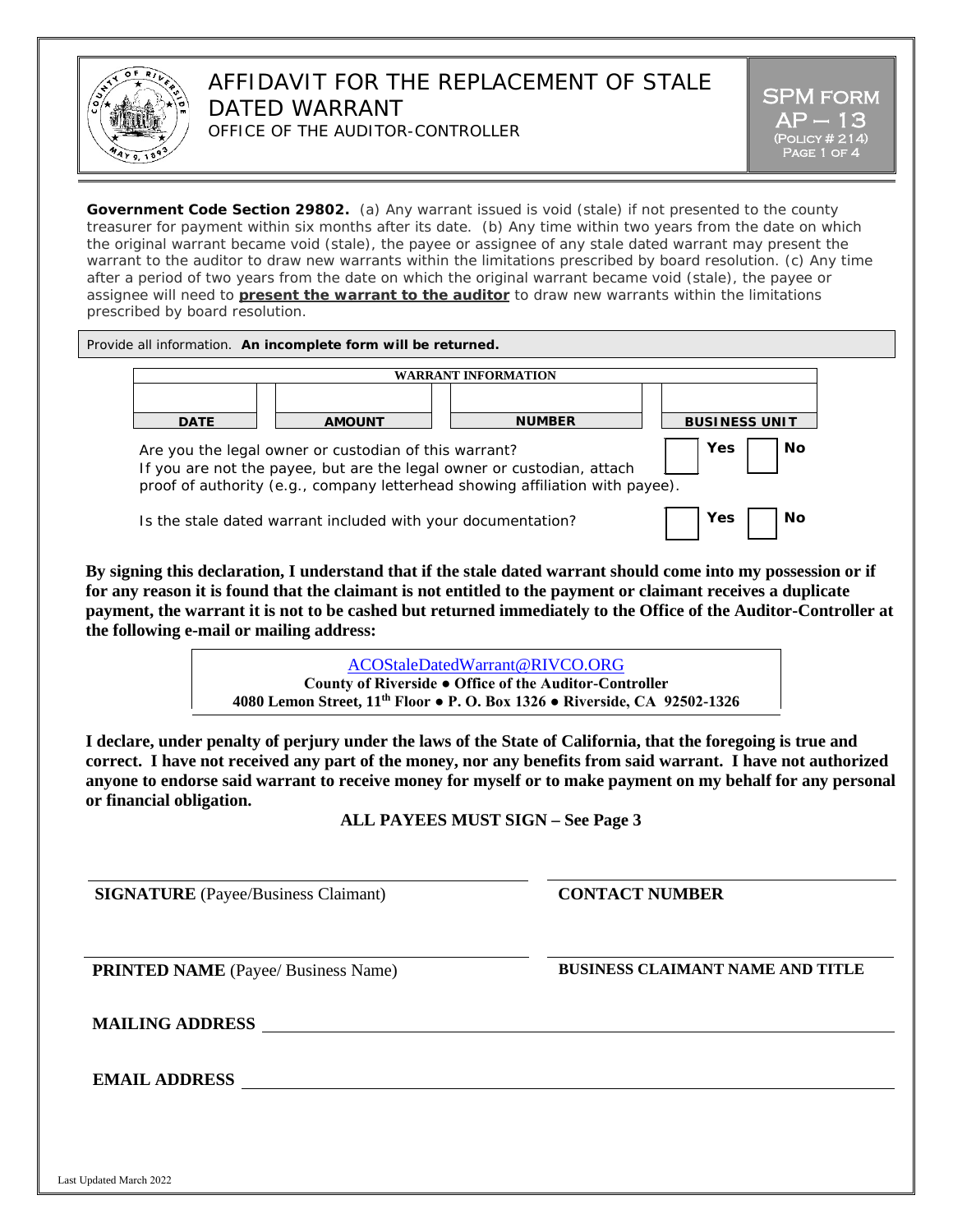

# **Stale Dated Warrants is \$1,000 or over Declaration is required for Each Payee**

| $\Gamma_{\ell}$ and $\Gamma_{\ell}$ and $\Gamma_{\ell}$<br>(Print Name)                                                                                                                                                                                                                     | The Second Contract of the Second Contract (Street Address) |                                             |
|---------------------------------------------------------------------------------------------------------------------------------------------------------------------------------------------------------------------------------------------------------------------------------------------|-------------------------------------------------------------|---------------------------------------------|
|                                                                                                                                                                                                                                                                                             |                                                             |                                             |
| $\overline{(City)}$                                                                                                                                                                                                                                                                         |                                                             | declare as follows:<br>(State and ZIP code) |
| I certify under penalty of perjury the information contained in this claim is true and correct, and of my own personal<br>knowledge.                                                                                                                                                        |                                                             |                                             |
| I further certify that I am the owner of this claim, and am the person entitled to the money and property set forth in<br>this claim.                                                                                                                                                       |                                                             |                                             |
| I declare, under penalty of perjury under the laws of the State of California, the foregoing is true and<br>correct.                                                                                                                                                                        |                                                             |                                             |
| <b>SIGNATURE</b> (Payee/Business Claimant)                                                                                                                                                                                                                                                  |                                                             |                                             |
| Executed at $\qquad \qquad \qquad$ (City) $\qquad \qquad$ (State)                                                                                                                                                                                                                           |                                                             | on $\overline{\phantom{0}}$<br>(Date)       |
|                                                                                                                                                                                                                                                                                             |                                                             |                                             |
|                                                                                                                                                                                                                                                                                             |                                                             |                                             |
| <b>NAME</b> (Payee/Business Name)                                                                                                                                                                                                                                                           | <b>Warrant Number</b>                                       | <b>Warrant Amount</b>                       |
|                                                                                                                                                                                                                                                                                             |                                                             |                                             |
| <b>MAILING ADDRESS</b>                                                                                                                                                                                                                                                                      |                                                             |                                             |
|                                                                                                                                                                                                                                                                                             |                                                             |                                             |
| SIGNATURE WITNESSED BY NOTARY PUBLIC<br>A notary public or other officer completing this certification verifies only the identity of the<br>individual, who signed the document to which this certificate is attached, and not the<br>truthfulness, accuracy, or validity of that document. |                                                             | PLACE NOTARY SEAL HERE                      |
|                                                                                                                                                                                                                                                                                             |                                                             |                                             |
| Subscribed and sworn to (or affirmed) before me on this                                                                                                                                                                                                                                     |                                                             |                                             |
| proved to me on the basis of satisfactory                                                                                                                                                                                                                                                   |                                                             |                                             |
|                                                                                                                                                                                                                                                                                             |                                                             |                                             |
| <b>Signature of Notary Public</b>                                                                                                                                                                                                                                                           |                                                             |                                             |
| evidence to be the person(s) who appeared before me.<br>Return to: County of Riverside . Office of the Auditor-Controller                                                                                                                                                                   |                                                             |                                             |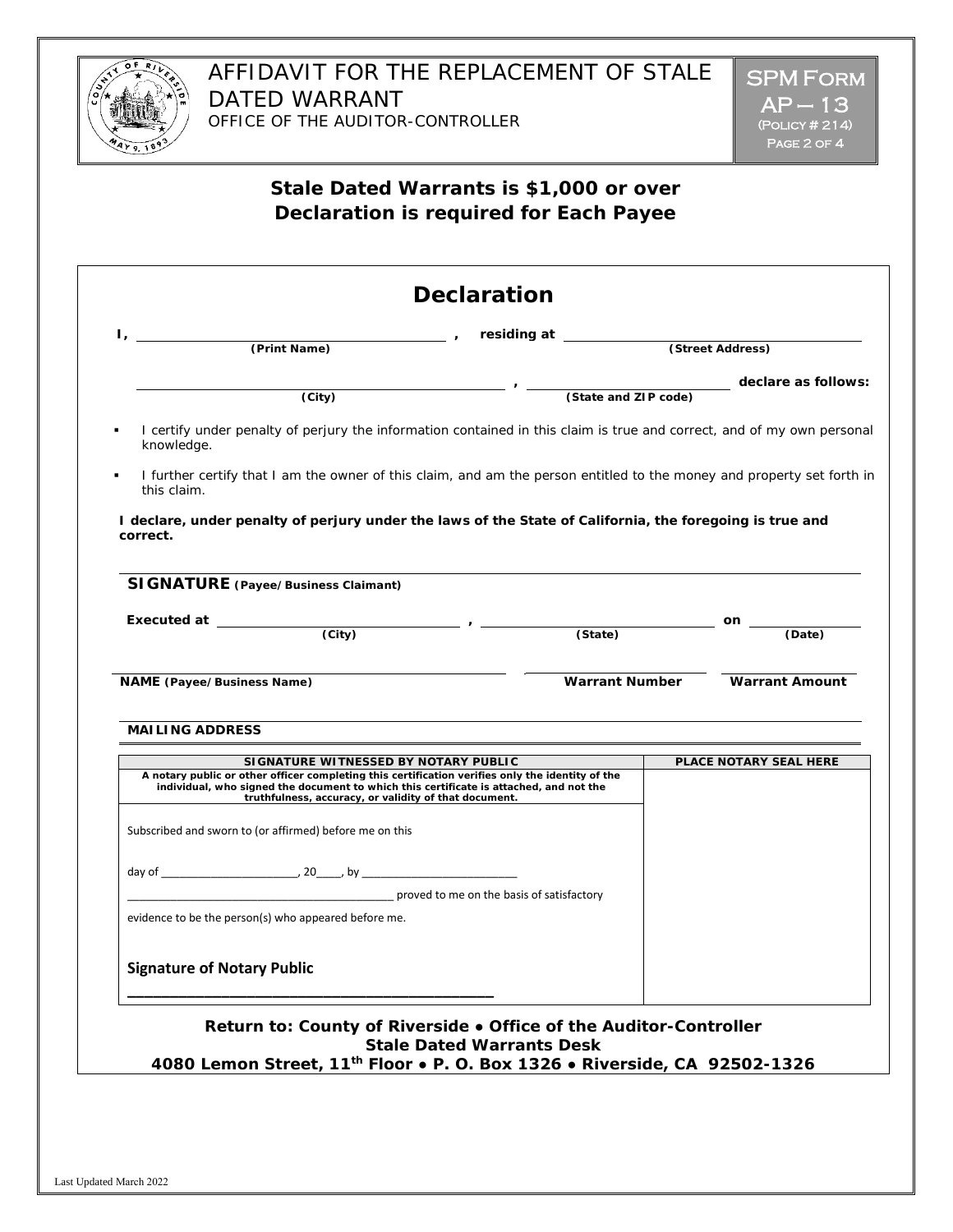

### AFFIDAVIT FOR THE REPLACEMENT OF STALE DATED WARRANT OFFICE OF THE AUDITOR-CONTROLLER

SPM form **AP — 13**<br>(Polic<u>y # 214)</u>  $PAGE$  3 OF  $\overline{4}$ 

### **Guidelines for Authorized Signers**

**(A) Individual -** If the payee on the warrant is an individual, the person named as the payee must sign the form. If there are multiple payees listed on the warrant, each payee MUST sign the form.

- **Picture ID (A copy of a valid government issued photo IS REQUIRED)**. ID provided must include payee's signature.
- If your name differs from how it appears on the warrant, submit legal documentation supporting the name change (e.g. marriage certificate, adoption papers, divorce decree, etc.)

**(B) Corporation -** If the warrant is payable to a corporation (including Non-Profit Corporate structures), the form must be signed by an officer of the corporation. **The qualifying officer's business card and a copy of his/her valid government issued photo identification are REQUIRED**. Qualifying officers include the following:

- Chairman of the Board
- **President**
- Chief Executive Officer
- Chief Financial Officer
- Corporate Secretary or Assistant Corporate Secretary
- **Executive or Senior Vice President**
- Vice President
- General Counsel
- Treasurer or Assistant Treasurer
- Controller or Assistant Controller
- Chief Accounting Officer
- Director (Non-Profit ONLY)
- Property Tax Manager (ONLY if the claim is for a property tax refund)

**Proof of Officer's Title -** If the warrant is payable to an organization evidence to substantiate the signor's position within the organization must be provided. Examples of such evidence include the following: a company letter head including the officer's title, business card**,** signature, approval and authorization for signor to act on behalf of the business, a partnership agreement, or the articles of organization.

**(C) Partnership -** If the warrant is payable to a General Partnership or a Limited Partnership, the form must be signed by a General Partnership of the organization. A Limited Partner is approved to sign the form ONLY if this person has been specifically authorized by the partnership to participate in the control and management of the business. **A copy of a valid government issued photo identification of the signee is REQUIRED.**

**(D) Limited Liability Company -** If the warrant is payable to a Limited Liability Company, the form must be signed by a Managing Member of the organization. A Manager is approved to sign the form ONLY if this person has been specifically authorized by the membership to participate in the control and management of the business. **A copy of a valid government issued photo identification of the signee is REQUIRED**.

**(E) Sole Proprietorship -** If the warrant is payable to a Sole Proprietorship, the form must be signed by the owner of the business. **A copy of a valid government issued photo identification of the signee is REQUIRED**.

**(F) Government Agency -** If the warrant is payable to a Government Agency, the form must be signed by an officer of the agency. **A copy of a valid government issued photo identification of the signee is REQUIRED**. Qualifying officers include the following:

- **Executive Officer**
- Chief Administrative Officer
- Chief Financial Officer
- Finance Director
- **Agency Director**
- Department Head/Chief or Assistant Department Head/Chief
- Bureau Chief or Assistant Bureau Chief
- Division Chief
- Treasurer or Assistant Treasurer
- Controller or Assistant Controller
- Fiscal Officer